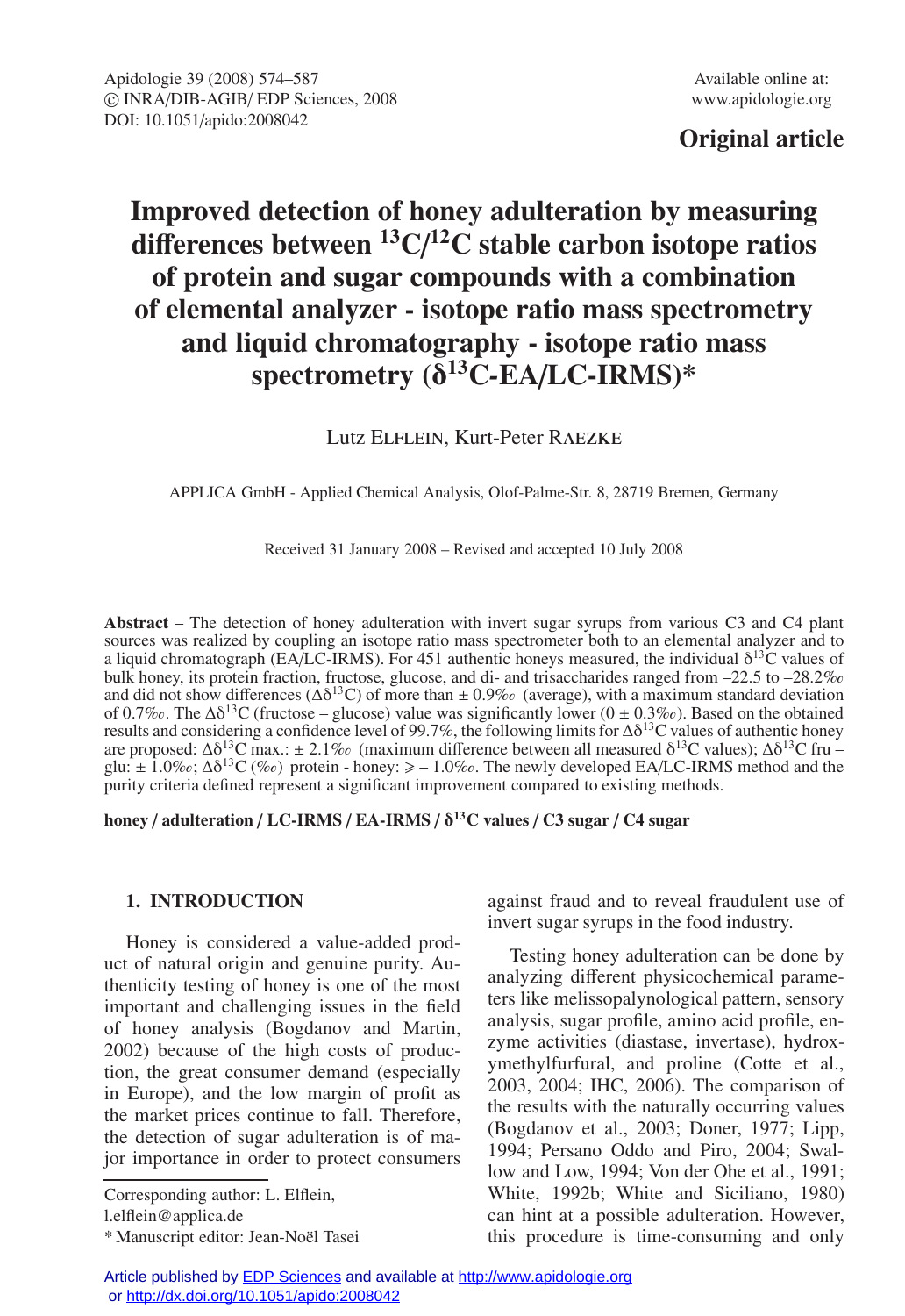**Table I.** Typical  $\delta^{13}$ C values of C4 and C3 plants and their sugar products compared to carbon dioxide from ambient air ( $\alpha$  Winkler and Schmidt, 1980;  $\beta$  White and Doner, 1978a, b,  $\gamma$  own unpublished data), and the ability of the EA-IRMS method to determine the addition of certain sugars to honey.  $1\delta^{13}C$  ( $\%$ ) =  $[(^{13}C)^{12}C_{\text{sample}} - ^{13}C)^{12}C_{\text{VPDB}}) \times (1000] \div ^{13}C/^{12}C_{\text{VPDB}}$ ; VPDB: Vienna Pee Dee Belemnite (reference standard material);  $2$  EA-IRMS: elemental analyzer – isotope ratio mass spectrometry, determination of C4 sugars in honey by measuring the  $\delta^{13}$ C values of honey and protein (method AOAC 998.12).

| Carbon source                           | Typical $\delta^{13}$ C values $(\%_0)^1$ | $EA-IRMS2$               |
|-----------------------------------------|-------------------------------------------|--------------------------|
|                                         |                                           | detection/quantification |
| $CO2$ from ambient air <sup>a</sup>     | $-7$ to $-9$                              |                          |
| $C4$ plants <sup>a</sup>                | $-8$ to $-16$                             |                          |
| - maize <sup>a</sup>                    | $-8$ to $-13$                             |                          |
| - maize hydrolysates <sup>a</sup>       | $-9.5$ to $-12.5$                         | yes/qualified            |
| - high fructose corn syrup <sup>b</sup> | $-9.5$ to $-9.8$                          | yes/yes                  |
| - sucrose from sugar cane <sup>a</sup>  | $-10.3$ to $-12.2$                        | yes/qualified            |
| $C3$ plants <sup>a</sup>                | $-22$ to $-32$                            |                          |
| - wheat <sup>a</sup>                    | $-23.5$ to $-26.5$                        |                          |
| - sucrose from beet <sup>a</sup>        | $-24.3$ to $-26.4$                        | no/no                    |
| $-$ rice syrup <sup>c</sup>             | $-26.1$ to $-27.4$                        | no/no                    |
| - fructose from chicory <sup>c</sup>    | $-26.3$                                   | no/no                    |
| - high fructose syrup <sup>c</sup>      | $-25.4$ to $-25.9$                        | no/no                    |
| - bee feeding syrup <sup>c</sup>        | $-24.2$                                   | no/no                    |

sensitive enough to detect adulterations of simple nature.

The introduction of stable carbon isotope ratio mass spectrometry (SCIRA, EA-IRMS) analysis was a milestone in the detection of more sophisticated adulterations with syrups imitating the sugar profile of honey (White and Doner, 1978a, b). The principle of this method is based on the differences in the metabolic enrichment of the  $^{13}$ C isotope due to the different photosynthetic pathways of the so-called C3 plants, representing the nectar providing sources for the bees, and the C4 plants (e.g. maize and sugar cane) from which invert sugar syrups are produced (Padovan et al., 2003; Winkler and Schmidt, 1980). As a result, the slower reacting  ${}^{13}CO_2$  is depleted to a larger extend in C3 plants than in C4 plants during the  $CO<sub>2</sub>$  fixation (kinetic isotope effect). Thus, it is possible to detect the addition of cheap C4 sugar because of its different  $\delta^{13}$ C value (i.e., the  ${}^{13}C/{}^{12}C$  isotope ratio related to Vienna Pee Dee Belemnite as reference standard material, expressed in  $\%$ o), which averages -9.7% compared to honey with an average  $\delta^{13}$ C value of -25.4‰. The typical  $\delta^{13}$ C values of C3 and C4 plants and the sugar products thereof are listed in Table I.

A substantial improvement of this method was achieved by using the isolated honey protein as an internal standard which enhanced sensitivity and thus lowered the limit of detection for C4 sugars from ca. 20 to 7% (White and Winters, 1989; White, 1992a). This new procedure was validated for a worldwide application (White et al., 1998) and is still considered as the analytical reference method for the determination of C4 sugar adulteration of honey (AOAC, 1999; Kerkvliet and Meijer, 2000; Lees, 2003; Ruoff and Bogdanov, 2004). However, using the protein value as internal standard also has its drawbacks in some cases, e.g. a higher measurement uncertainty for honeys with a low protein content like acacia or lavender, or the risk of altered  $\delta^{13}$ C values of protein for honeys containing a high amount of yeast or remainder of bee feeding supplement.

As a conclusion, there is still the need for additional and more precise techniques to cope with honey adulteration. Long-time experience in the authenticity testing of honey shows that adulteration with invert sugar syrups produced from C4 plants decreased to a low and constant level, but adulteration with other types of sugar syrups (e.g. from C3 plants like beet and rice, see Tab. I), not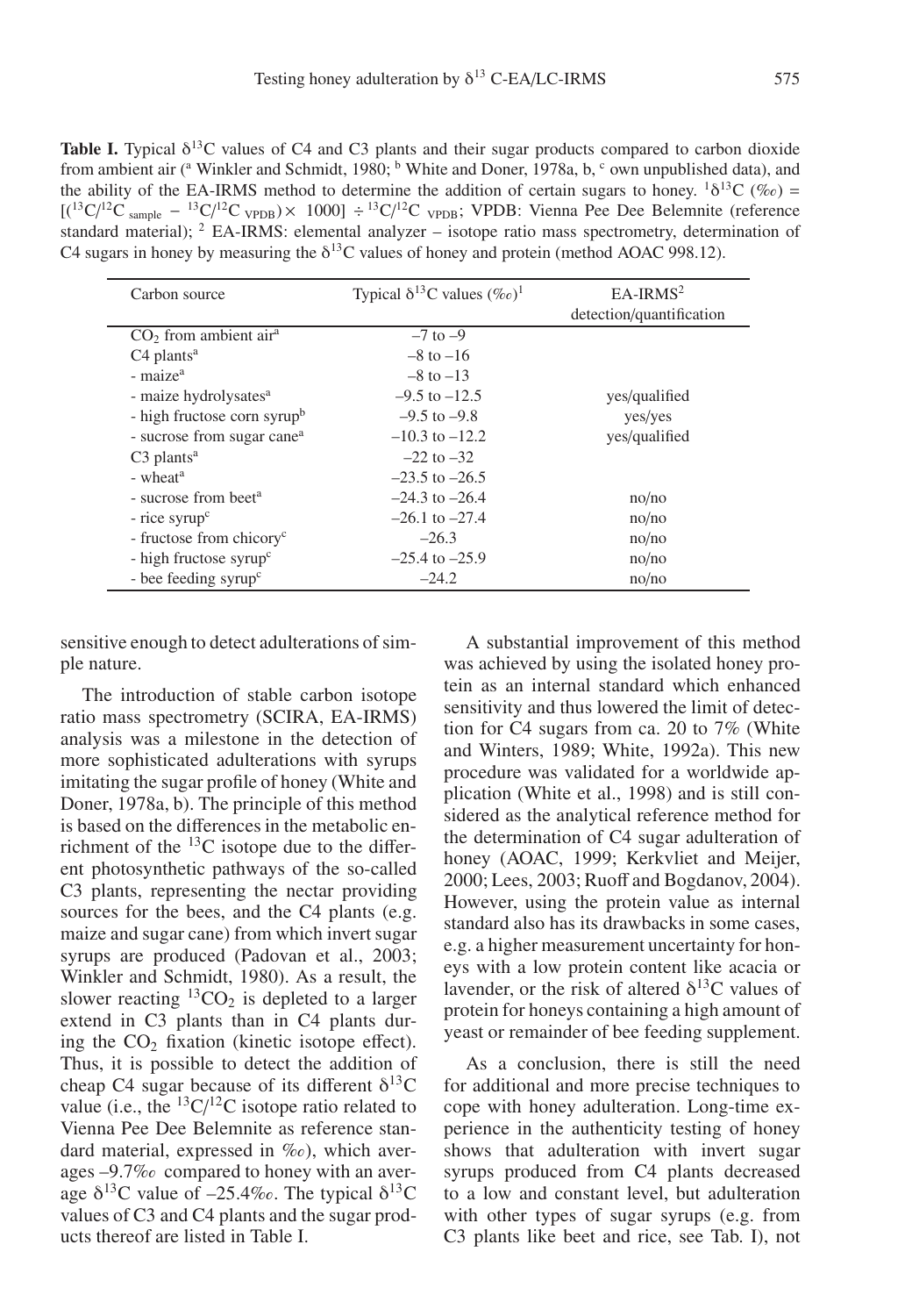detectable by the existing methods, is increasing over the last years. The development of liquid chromatography hyphenated to stable carbon isotope ratio mass spectrometry (LC-IRMS) has opened new perspectives for the  $13\text{C}/12\text{C}$  carbon isotope ratio analysis of honey (Krummen et al., 2004). LC-IRMS allows for a one-step separation of the individual sugar components of honey and the online determination of their  $\delta^{13}$ C values, avoiding the disadvantages of offline methods as well as offering a real alternative to highly sophisticated techniques like gas-chromatographycombustion-IRMS or SNIF-NMR which have not achieved the desired acceptance for routine high-throughput analysis of honey adulteration (Cotte et al., 2007; Meier-Augenstein, 1999).

By applying LC-IRMS for the determination of the  $\delta^{13}$ C values of fructose, glucose, and sucrose in honey, and calculating the differences  $(\Delta \delta^{13}C)$  between these values, it could be shown that both the adulteration with C4 and C3 sugars can be detected with a sensitivity of 1 to 10%, depending on the type of sugar syrup (Cabañero et al., 2006).

In this work, the application of a further developed EA/LC-IRMS method is presented. The results of the measured  $\delta^{13}$ C values of bulk honey, isolated protein, fructose, glucose, disaccharides, and trisaccharides in authentic honeys and the natural occurring differences between these values calculated herefrom  $(\Delta \delta^{13}C$  values) were used to set up a valuable tool for a state-of-the-art analysis of sugar adulteration of honey.

#### **2. MATERIALS AND METHODS**

#### **2.1. Reagents**

Ultrapure water (18.2 MΩ) was produced using a NanoPure Diamond system from Werner GmbH, Leverkusen, Germany. Crystalline phosphoric acid (puriss. p.a.  $\geq$  99%, Fluka 79622), sodium peroxodisulfate (purum p.a. ≥ 99%, Fluka 71890), and sodium tungstate dihydrate (puriss. p.a.  $\geq$  99%, Fluka 72070) were purchased from Sigma-Aldrich, Munich, Germany. Sulfuric acid (p.a. 98%, Merck 1.12080.1000) was purchased from VWR, Darmstadt, Germany. He 5.7 (carrier gas),  $CO<sub>2</sub> 4.5$  (working standard reference gas) and  $O<sub>2</sub>$  4.5 (flash combustion gas) were purchased from Air Products, Bremen, Germany.

The chemical oxidation reagents, 0.5 M phosphoric acid and 0.5 M peroxodisulfate solution, were prepared in brown glass bottles using an ultrasonic bath and a water-jet pump for vacuum degassing (removal of dissolved carbon dioxide).

## **2.2. Standards**

D-(-)-fructose (Riedel-de-Haen 15760), D-(+)-glucose monohydrate (Riedel-de-Haen 16301), D-(+)-sucrose (Riedel-de-Haen 16104), D-(+)-maltose monohydrate (Fluka 63419), D-(+) turanose (Fluka 93760), isomaltose (Sigma-Aldrich I-7253), D-(+)-trehalose (Fluka 90208), erlose (Sigma-Aldrich E-1896), D-(+)-melezitose hydrate (Sigma-Aldrich M-5375), maltotriose (Fluka 63430), and D-(+)-raffinose pentahydrate (Sigma-Aldrich 14701KA) were all purchased from Sigma-Aldrich, Munich, Germany. As carbon stable isotope reference standard, sucrose IAEA-CH6 ( $\delta^{13}$ C value:  $-10.4\%$ o), was obtained from the IAEA, Vienna, Austria.

#### **2.3. Instrumentation and measurement conditions**

For protein isolation and drying, a model 5804 centrifuge (10000 rcf) and a model S301 vacuum concentrator from Eppendorf, Hamburg, Germany were used.

EA-IRMS (determination of  $\delta^{13}$ C values of protein and bulk honey): a Thermo-Electron Flash EA 1112 elemental analyzer was coupled via a Thermo-Finnigan ConFlo III Interface (He pressure:  $0.8$  bar,  $CO<sub>2</sub>$  pressure: 2 bar) to a Thermo-Electron Delta V Advantage Isotope Ratio Mass Spectrometer. The elemental analyzer was operated in the NC modus and controlled by the Finnigan Eager 300 Ver. 1.02 software. The oxidation and reduction reactors were heated to 900  $°C$  and 650  $°C$ , respectively. The GC separation column was temperated to 45 ℃. The He carrier gas flow was approx. 110 mL/min. The  $O_2$  purge for flash combustion was 4 s at a flow rate of 175 mL/min per sample. The  $CO<sub>2</sub>$  reference gas pulse was introduced two times (20 s each) at the beginning of each run. 100–200 μg of each honey or protein were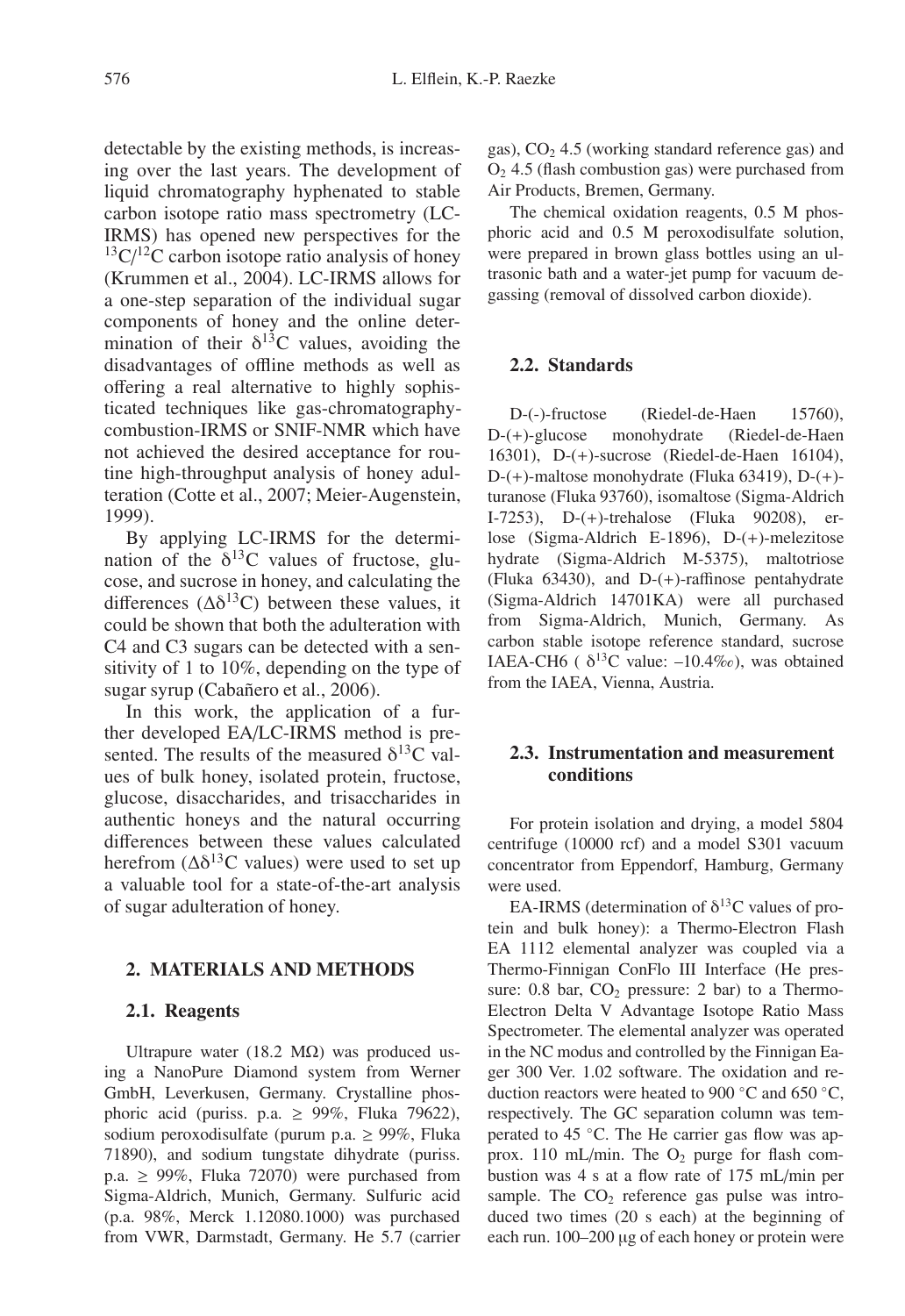weighed in small tin capsules using an MX-5 ultramicrobalance from Mettler-Toledo, Giessen, Germany. Each honey or protein was measured three times. The results were accepted and the average value was calculated, if the difference between the three measured values was  $\leq 0.2\%$ . One run took approx. 8 min.

LC-IRMS (determination of  $\delta^{13}$ C values of fructose, glucose, di-and trisaccharides): a LC system consisting of a bio-compatible Knauer Smartline P1000 Pump, a Knauer Smartline Manager 5000 gradient module, a Merck-Hitachi AS2000A autosampler, a Jetstream 2 Plus column oven (operated at 55 ◦C) and a Phenomenex Rezek RCM  $(Ca^{2+})$  300  $\times$  8 mm separation column was coupled via a Finnigan LC IsoLink Interface to a Thermo-Finnigan Delta+ Advantage Isotope Ratio Mass Spectrometer. Sample injection volume was 10 μL. The eluent was 100% ultrapure water (18.2 M $\Omega$ ) at a flow rate of 0.3 mL/min. The chemical oxidation reagents were mixed to the eluent via a t-piece at a flow rate of 0.05 mL/min each by the IsoLink interface pumps. The eluent and reagent bottles were kept under constant He purge to prevent  $CO<sub>2</sub>$  contamination from ambient air. The pressure gauges were adjusted to 0.5 bar for He carrier gas, 1.2 bar for helium purge gas and 1.2 bar for CO<sub>2</sub> reference gas. Two in-line filters  $(5 \mu m)$  were placed between autosampler and column as well as between t-piece and oxidation reactor in order to prevent plugging of the oxidation reactor capillary or damage of the  $CO<sub>2</sub>$  membrane separation unit of the LC IsoLink interface. The temperature of the oxidation reactor was set at 99.9 ◦C. Two dilutions were measured for each sample, 0.8 g/L (fructose and glucose) and 4g/L (di- and trisaccharides). The  $CO<sub>2</sub>$  reference gas pulse was introduced three times (20 s each) at the beginning of each run. One run took approx. 45 min.

Thermo Electron Isodat version 2.38 was used as data processing software and calculation of  $\delta^{13}C$ values for both instrument setups.

#### **2.4. Samples**

All honeys used as authentic reference samples were either delivered by honey traders or directly from beekeepers and underwent an additional confirmative authenticity analysis (botanical and geographical origin, humidity, HMF, pH-value, free acids, sugar profile, SCIRA test, enzyme activities, sensory analysis, proline, ion chromatographic analysis of cations and anions). Honeys from the following geographical regions of commercial honey production were included: Argentina, Austria, Bulgaria, Canada, China, Czech Republic, El Salvador, France, Germany, Great Britain, Greece, Hungary, India, Italy, Japan, Malaysia, Mexico, Romania, Slovakia, Slovenia, Spain, Turkey, Ukraine, Uruguay, Vietnam.

The honeys tested for adulteration were pretrade honeys for analysis or packed honeys collected from supermarkets (geographical origins: Southeastern Europe, Asia and Latin America). The criteria for suspecting an adulteration were unusual values or properties in the above mentioned analytical parameters, barely meeting the currently established legal requirements or reference values cited in the relevant scientific literature.

Sugar syrups were either purchased from sugar producers, in beekeeping shops, collected at food and beekeeping fairs or received as samples of suspected adulterants from third parties.

#### **2.5. Sample preparation**

Sample preparation for EA-IRMS was carried out according to AOAC method 998.12 (AOAC, 1999). Sample preparation for LC-IRMS was done by diluting 200 mg of honey to the appropriate concentrations (see measurement conditions, 2.3) with ultrapure water and filtered through a 0.45 μm membrane filter. The sample solutions have to be prepared freshly every day.

#### **2.6. Calibration and result calculation**

The CO<sub>2</sub> reference gas used to calculate the  $\delta^{13}$ C values in each analytical run was calibrated with a laboratory working standard (glucose monohydrate,  $\delta^{13}$ C value:  $-26.4 \pm 0.2\%$  which was calibrated against the IAEA-CH6 stable carbon reference standard. The reason for this procedure is the limited availability of the IAEA standard. The laboratory working standard was measured in each sequence of sample measurements at least once. Additionally, a quality control sample of a chosen honey was measured in each LC-IRMS measurement sequence. The  ${}^{13}C/{}^{12}C$  carbon isotope ratios were reported as  $\delta^{13}$ C values related to Vienna Pee Dee Belemnite (VPDB) according to the AOAC method (AOAC, 1999; see also Tab. I).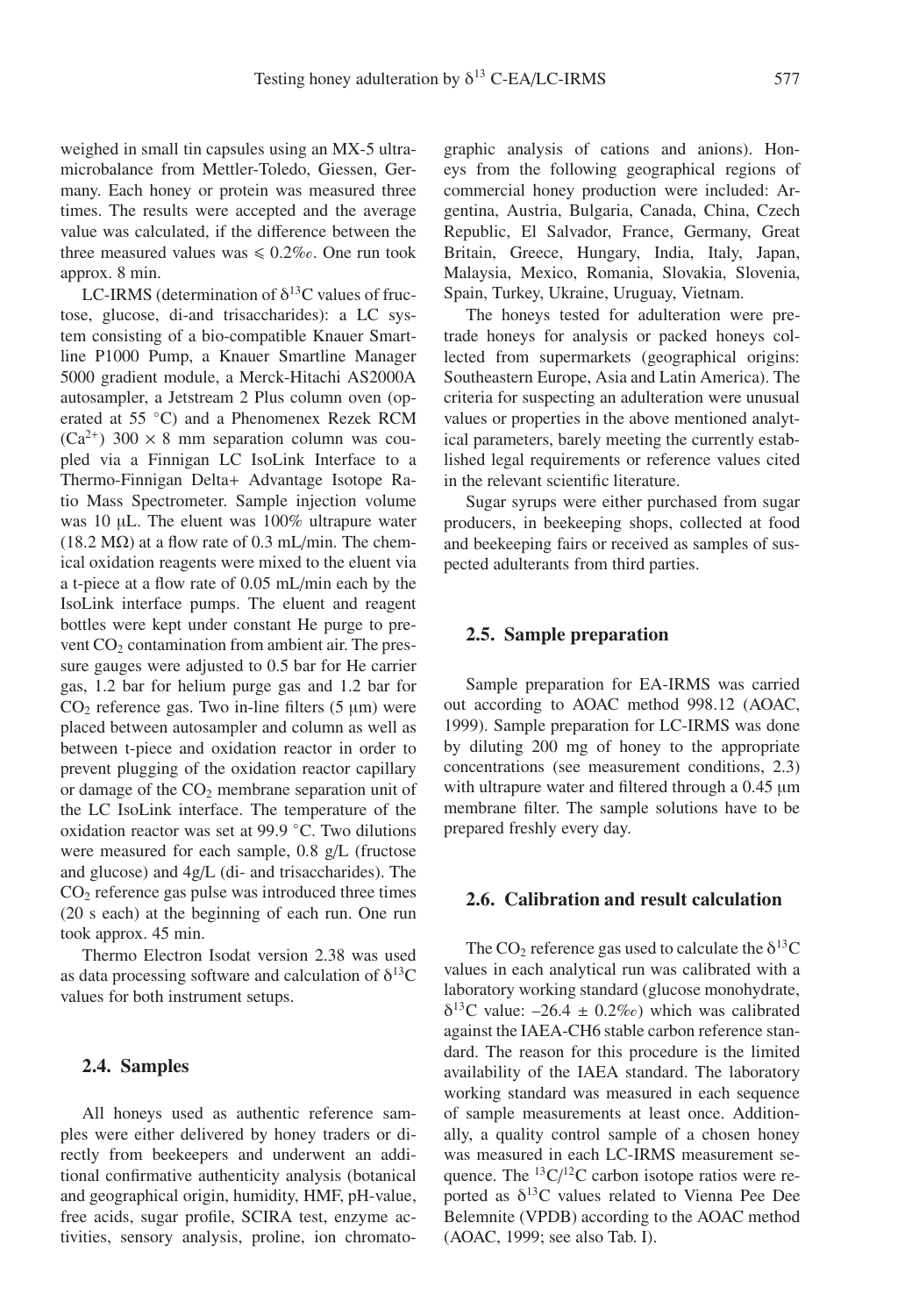

**Figure 1.** LC-IRMS chromatogramm of authentic polyfloral honey (sample 2a, Tab. VII). δ13C values: fructose –26.0‰, glucose –25.9‰, disaccharides –26.8‰, trisaccharides –26.1‰.

#### **3. RESULTS AND DISCUSSION**

### **3.1. Liquid chromatographic separation of honey sugars for** δ**13C measurement**

The common determination of the sugar profile of honey using an amino column and a mixture of water and acetonitrile as eluent (IHC, 2006) cannot be used in connection with stable carbon isotope ratio analysis which is very sensitive to any background levels of organic and inorganic substances containing carbon. Polymeric styrene-divinylbenzene columns loaded with cations  $(Ca^{2+}, Pb^{2+}, Ag^+,$  $H^+$ ) and operated with ultrapure water as eluent turned out to be a good alternative. In this type of chromatography, the sugars are separated by ligand-exchange and size exclusion mechanisms. Compared to reversed phase chromatography, large columns  $(300 \times 8 \text{ mm})$ , low flow rates (< 0.6 mL/min), and elevated

temperatures have to be used to achieve a good separation. In order to prevent partial hydrolysis of sucrose and other higher sugars which may cause peak deformation and unreliable  $\delta^{13}$ C values, a column heating temperature of 55 ◦C was found to be the optimum without loosing significantly peak resolution. A column loaded with  $Ca^{2+}$  ions was finally chosen for the experiments, giving the best baseline separation (Fig. 1) for the peaks of fructose, glucose, disaccharides (including sucrose, turanose, maltose, isomaltose and trehalose) and trisaccharides (including erlose, melezitose, maltotriose and raffinose). Although there were slight differences between the tested columns loaded with  $Ca^{2+}$ ,  $Pb^{2+}$ , Ag<sup>+</sup> or H<sup>+</sup> ions, none of them was able to separate the di- and trisaccharides itself. These columns can only separate higher sugars by their grade of polymerisation (DP-2, DP-3, etc.). The samples were measured at two concentrations, 0.8 g/L for fructose and glucose,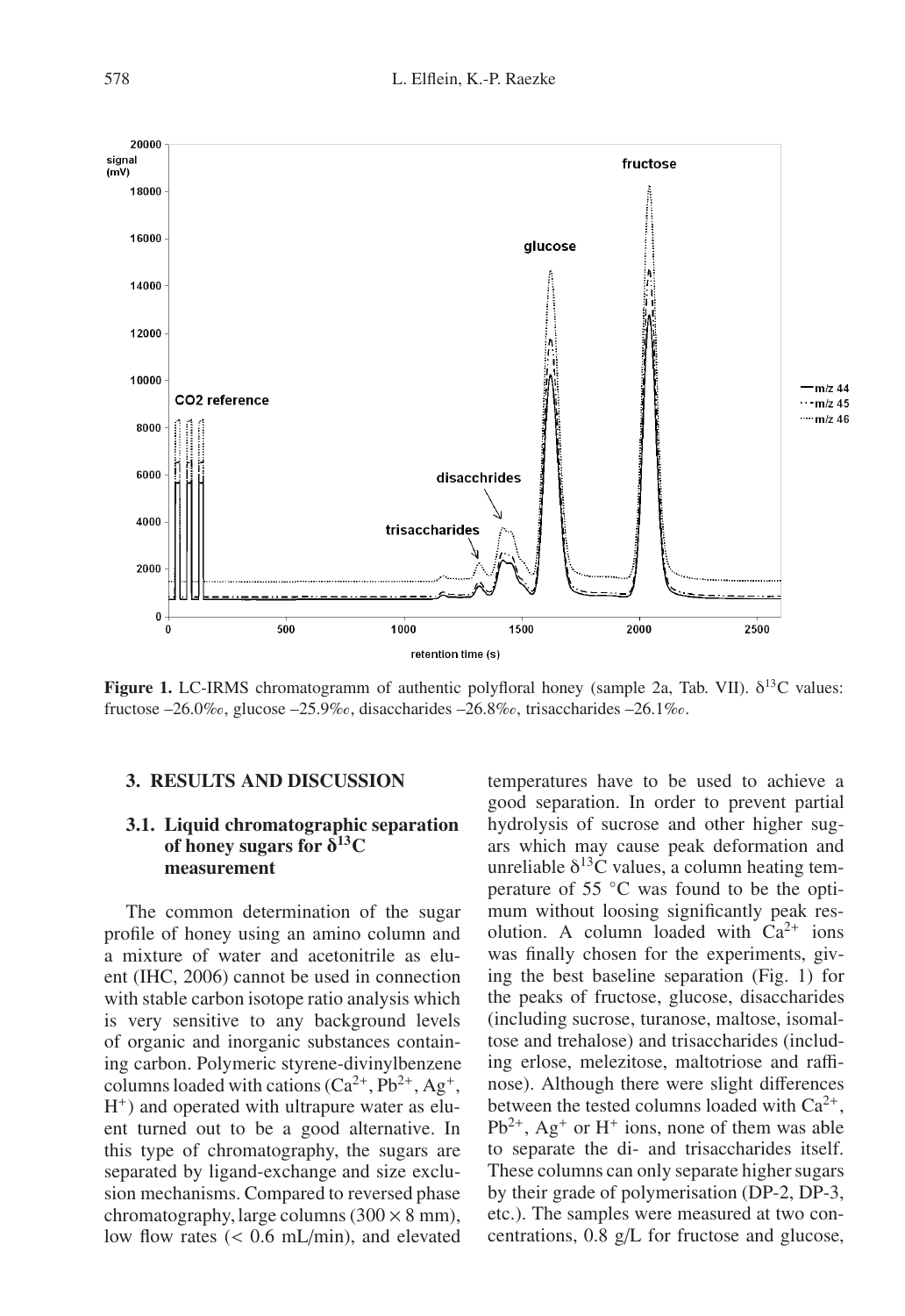**Table II.** Reproducibility data of the EA/LC-IRMS method; results of the quality control sample (real life sample of an adulterated honey);  $n = 79$  (one measurement on each of 79 different days, within 5 subsequent months);  $\delta^{13}$ C: explanation see Table I;  $\Delta\delta^{13}C$  (‰) p – h: difference  $\delta^{13}C$  protein –  $\delta^{13}C$ honey; ave.: average value; s. d.: standard deviation; \* apparent C4 sugar content, calculated according to method AOAC 998.12: C4 sugar  $(\% ) = [(\delta^{13}C$ protein –  $\delta^{13}$ C honey)  $\times$  100] ÷ [ $\delta^{13}$ C protein –  $(-9.7)$ ].

| Parameter                                   | ave.    | s. d. |
|---------------------------------------------|---------|-------|
| $\delta^{13}C$ (%o) protein (p)             | $-25.2$ | 0.2   |
| $\delta^{13}C$ (%e) honey (h)               | $-24.5$ | 0.2   |
| $\Delta\delta^{13}C$ (%e) p – h             | $-0.7$  | 0.2   |
| C4 sugar $(\%)$ *                           | 4.5     | 0.2   |
| $\delta^{13}C$ (%e) fructose (fru)          | $-23.4$ | 0.1   |
| $\delta^{13}C$ (%o) glucose (glu)           | $-26.0$ | 0.1   |
| $\delta^{13}C$ (%e) disaccharides (ds)      | $-25.6$ | 0.3   |
| $\delta^{13}C$ (%e) trisaccharides (ts)     | $-25.0$ | 0.5   |
| fru/glu ratio                               | 1.49    | 0.1   |
| ds (area $%$ )                              | 5.9     | 0.5   |
| ts (area $%$ )                              | 1.7     | 0.3   |
| retention time shift $(\%$ , for all peaks) |         | 0.3   |

and 4 g/L for di- and trisaccharides, respectively, in order to measure the  $\delta^{13}$ C values within the linear range of the IRMS.

## **3.2. Measurement precision of** δ**13C EA**/**LC-IRMS (reproducibility of results)**

A quality control honey was measured in every sample sequence within a time range of 5 months (one measurement per day, determined on 79 different days). The standard deviations are shown in Table II. Compared to the conventional EA-IRMS method (AOAC, 1999) with a measurement uncertainty of  $\pm 0.2\%$  for the  $\delta^{13}$ C values of protein and honey, the standard deviations of the  $\delta^{13}$ C values of fructose, glucose, di- and trisaccharides determined by the LC-IRMS method are comparable and within the range of a similar method previously reported (Cabañero et al., 2006). As expected, the standard deviations for the  $\delta^{13}$ C values of di- and trisaccharides were somewhat higher compared to those of fructose and glucose due to the considerably lower amounts present in the honey and their detection as a peak sum. Considering the additional factors contributing to a rise in measurement uncertainty (LC system modules, chromatographic separation, chemical oxidation,  $CO<sub>2</sub>$  gas separation unit), the determined standard deviations underline the suitability of the LC-IRMS method for the routine analysis of honey.

## **3.3.** δ**13C values of authentic honey samples measured by** δ**13C EA**/**LC-IRMS**

The results of the 451 authentic honeys analyzed by the newly developed EA/LC-IRMS method are listed in Tables III and VI. The measured  $\delta^{13}$ C values are in very good agreement to previously published data of  $\delta^{13}$ C values for protein, honey, fructose, glucose and sucrose (AOAC, 1999; Cabañero et al., 2006; Kerkvliet and Meijer, 2000; Padovan et al. 2003; White and Doner, 1978a, b; White and Winters, 1989; White, 1992a; White et al., 1998). For disaccharides other than sucrose and trisaccharides, published data was not available in the literature, so that these values are reported for the very first time. When comparing the measured  $\delta^{13}$ C values, it becomes quite clear that there are only small differences between the average  $\delta^{13}$ C values of protein, honey, fructose, glucose, di- and trisaccharides (Tab. III). The isotopic shift of di- and trisaccharides is presumably due to kinetic isotope effects in the biochemical pathways of the sugars. Since the standard deviations of the individual  $\delta^{13}$ C values did not exceed 1‰, it was concluded that the method is suitable for the detection of honey adulteration by sugar addition using the differences between the individual  $\delta^{13}$ C values ( $\Delta \delta^{13}$ C values).

### **3.4. Purity criteria for honey based on di**ff**erences between** δ**13C values measured by** δ**13C EA**/**LC-IRMS**

The results for the  $\Delta\delta^{13}$ C values of the authentic honeys tested are listed in Table IVa. All  $\Delta\delta^{13}$ C values were below  $\pm$  1\% with a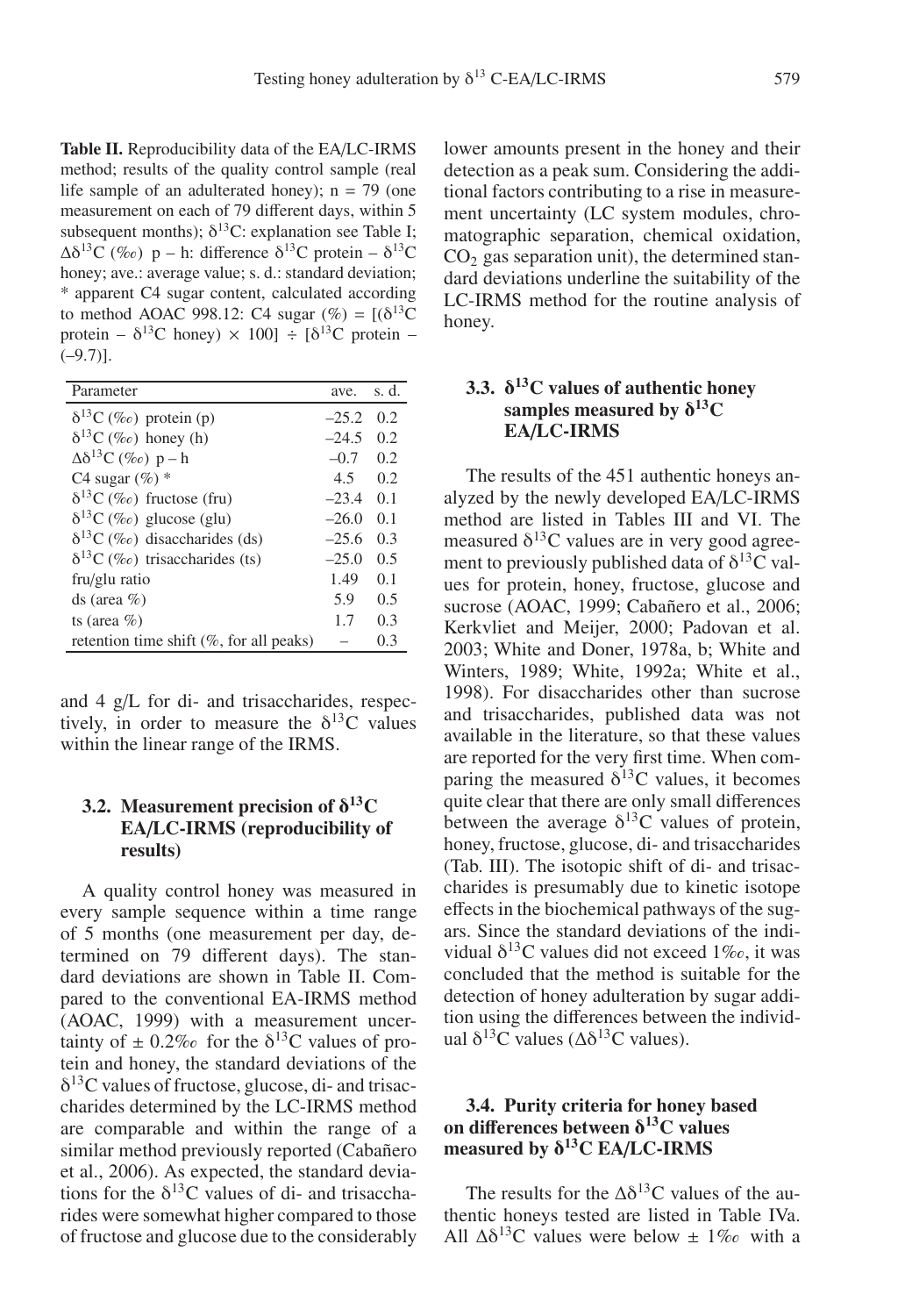**Table III.** EA/LC-IRMS results of authentic honey samples ( $n = 451$ );  $\delta^{13}$ C: explanation see Table I;  $\Delta\delta^{13}C$  (% $\epsilon$ ) p – h: difference  $\delta^{13}C$  protein –  $\delta^{13}C$  honey; ave.: average value, s. d.: standard deviation, range: minimum to maximum value observed; \* apparent C4 sugar content (calculation see Tab. II).

| Parameter                               | ave.    | s. d. | range                 |
|-----------------------------------------|---------|-------|-----------------------|
| $\delta^{13}C$ (%o) protein (p)         | $-25.2$ | 0.7   | $-22.7$ to $-26.7$    |
| $\delta^{13}C$ (%e) honey (h)           | $-25.5$ | 0.7   | $-23.0$ to $-27.3$    |
| $\Delta\delta^{13}C$ (%o) p - h         | 0.3     | 0.4   | $-0.9$ to 1.5         |
| C4 sugar $(\%)$ *                       | 0.3     | 0.9   | $0$ to 5.7            |
| $\delta^{13}C$ (%e) fructose (fru)      | $-25.5$ | 0.7   | $-23.2$ to $-27.5$    |
| $\delta^{13}C$ (%e) glucose (glu)       | $-25.5$ | 0.7   | $-22.7$ to $-27.2$    |
| $\delta^{13}C$ (%e) disaccharides (ds)  | $-25.8$ | 1.0   | $-22.5$ to $-28.2$    |
| $\delta^{13}C$ (%e) trisaccharides (ts) | $-24.7$ | 1.0   | $-22.6$ to $-27.5$    |
| fru/glu ratio                           | 1.30    | 0.21  | $0.92$ to $1.82$      |
| ds (area $%$ )                          | 6.8     | 2.4   | 1.2 to 14.1           |
| ts (area $%$ )                          | 1.8     | 1.1   | $0.0 \text{ to } 8.0$ |
| oligosaccharides (area $\%$ )           | < 0.7   |       |                       |

**Table IVa.** Differences in the  $\delta^{13}C$  values ( $\Delta \delta^{13}C$ ) of authentic honey samples from Table III (n = 451); δ13C: explanation see Table I; ave.: average value, s. d.: standard deviation, max. d.: absolut value of maximum difference observed. Abbreviations of sugars and protein according to Table III.

| Parameter                                                  | ave.   | s. d. | max. d. |
|------------------------------------------------------------|--------|-------|---------|
| $\overline{\Delta \delta^{13}C\left(\%o\right)}$ fru – glu | 0.0    | 0.3   | 1.0     |
| $\Delta\delta^{13}C$ (%e) fru – ds                         | 0.3    | 0.7   | 2.0     |
| $\Delta\delta^{13}C$ (%o) fru – ts                         | $-0.8$ | 0.7   | 2.0     |
| $\Delta\delta^{13}C$ (%o) fru – p                          | $-0.3$ | 0.4   | 1.5     |
| $\Delta\delta^{13}C$ (%e) glu – ds                         | 0.3    | 0.7   | 1.9     |
| $\Delta\delta^{13}C$ (%o) glu – ts                         | $-0.7$ | 0.7   | 2.0     |
| $\Delta\delta^{13}C$ (%o) glu – p                          | $-0.3$ | 0.4   | 1.6     |
| $\Delta\delta^{13}C$ (%e) ds – ts                          | $-0.9$ | 0.6   | 2.1     |
| $\Delta\delta^{13}C$ (%e) ds - p                           | $-0.6$ | 0.7   | 2.0     |
| $\Delta\delta^{13}C$ (%e) ts – p                           | 0.5    | 0.7   | 2.1     |

**Table IVb.** Proposed limits for the  $\Delta\delta^{13}C$  values as purity criteria for honey. Statistical certainty (confidence level) 99.7%. Abbreviations of sugars and protein according to Table III;  $\Delta\delta^{13}C$  (‰) max.: maximum difference between all measured  $\delta^{13}$ C values.

| Parameter                                                                                                                                                                                                                                                                                                                                       |                                            | Proposed limit |
|-------------------------------------------------------------------------------------------------------------------------------------------------------------------------------------------------------------------------------------------------------------------------------------------------------------------------------------------------|--------------------------------------------|----------------|
| $\Delta\delta^{13}C$ (%o) fru – glu                                                                                                                                                                                                                                                                                                             |                                            | $\pm 1.0$      |
| $\Delta\delta^{13}C$ (%e) fru – ds )<br>$\Delta\delta^{13}C$ (%o) fru – ts<br>$\Delta\delta^{13}C$ (%o) fru – p<br>$\Delta\delta^{13}C$ (%e) glu – ds<br>$\Delta\delta^{13}C(\%$ o) glu – ts<br>$\Delta\delta^{13}C(\%$ o) glu – p<br>$\Delta\delta^{13}C$ (%e) ds – ts<br>$\Delta\delta^{13}C$ (%e) ds – p<br>$\Delta\delta^{13}C$ (%e) ts – p | subsumed as $\Delta \delta^{13}C$ (‰) max. | $+2.1$         |
| $\Delta\delta^{13}C$ (%o) p – h                                                                                                                                                                                                                                                                                                                 |                                            | $\ge -1$ ()    |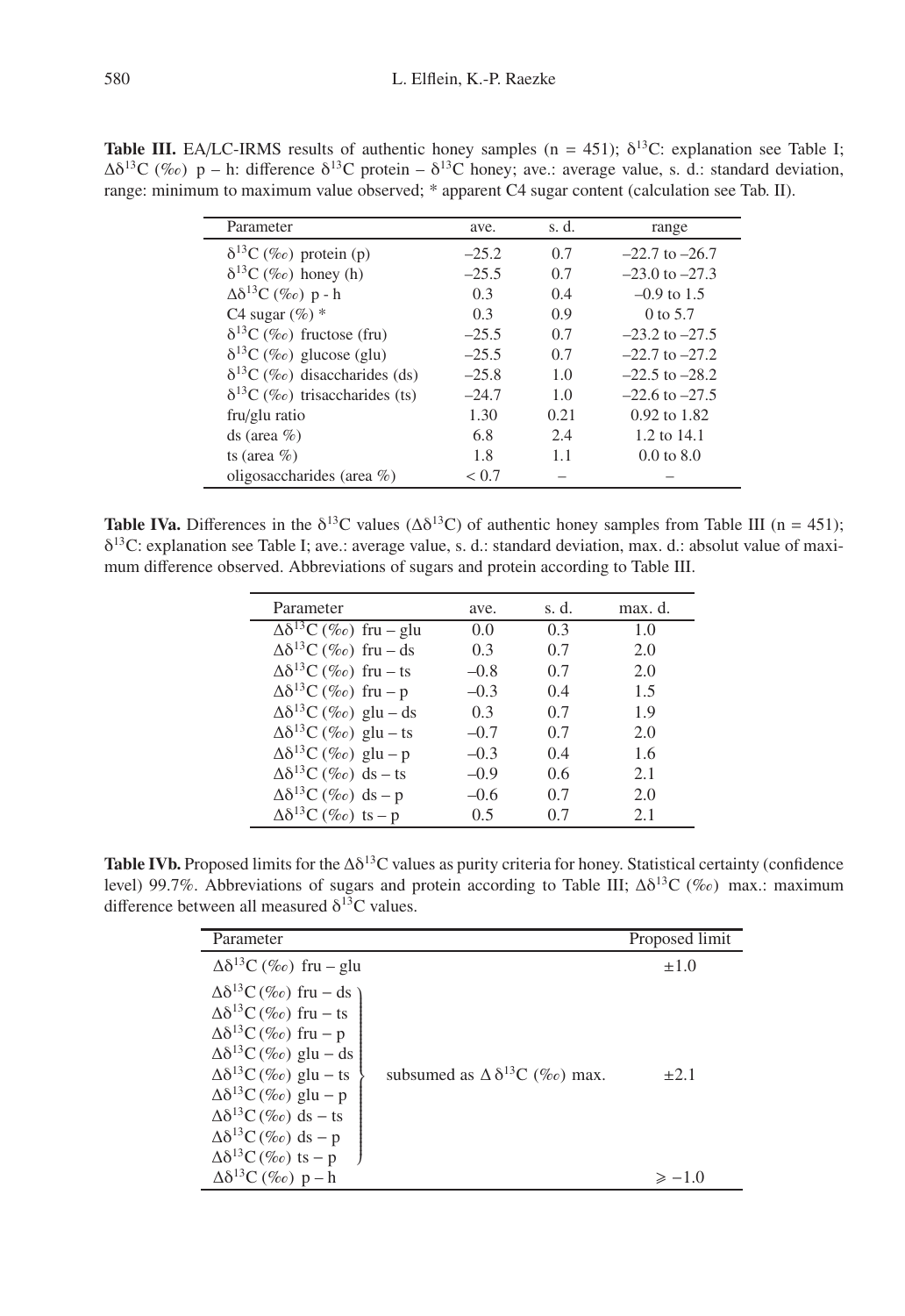**Table V.** Check for compliance with the established purity criteria (see Tab. IVb) by analysis of varying mixtures of two authentic honeys with very different properties; honey a: polyflora honey (Latin America); honey b: acacia honey (Europe); %);  $\delta^{13}C$ : explanation see Table I;  $\Delta \delta^{13}C$  (‰) p – h: difference  $\delta^{13}C$ protein –  $\delta^{13}$ C honey; Δ $\delta^{13}$ C fru – glu: difference  $\delta^{13}$ C fru –  $\delta^{13}$ C glu; Δ $\delta^{13}$ C (‰) max. (abs.): maximum difference (absolute) between all measured  $\delta^{13}$ C values.

|                             | $0\%$          |                |                |                |                |                |                |
|-----------------------------|----------------|----------------|----------------|----------------|----------------|----------------|----------------|
| honey a                     |                | 10%            | 25%            | 50%            | 75%            | 90%            | 100%           |
| honey b                     | 100%           | 90%            | 75%            | 50%            | 25%            | 10%            | $0\%$          |
| $\delta^{13}C$ (%o)         | $-24.4$        | $-24.5$        | $-24.7$        | $-24.9$        | $-25.0$        | $-25.3$        | $-25.2$        |
| protein (p)                 |                |                |                |                |                |                |                |
| $\delta^{13}C$ (%o)         | $-24.7$        | $-24.9$        | $-25.1$        | $-25.5$        | $-25.7$        | $-26.0$        | $-26.3$        |
| honey (h)                   |                |                |                |                |                |                |                |
| $\Delta\delta^{13}C$ (%o)   | 0.3            | 0.4            | 0.4            | 0.6            | 0.7            | 0.7            | 1.1            |
| $p - h$                     |                |                |                |                |                |                |                |
| C <sub>4</sub> sugar $(\%)$ | $\overline{0}$ | $\overline{0}$ | $\overline{0}$ | $\overline{0}$ | $\overline{0}$ | $\overline{0}$ | $\overline{0}$ |
| $\delta^{13}C$ (%o) fru     | $-24.8$        | $-25.0$        | $-25.2$        | $-25.5$        | $-25.7$        | $-26.0$        | $-26.4$        |
| $\delta^{13}C$ (%o) glu     | $-24.7$        | $-24.9$        | $-25.2$        | $-25.6$        | $-25.8$        | $-26.0$        | $-26.3$        |
| $\delta^{13}C$ (%e) ds      | $-24.6$        | $-24.8$        | $-24.9$        | $-25.3$        | $-25.5$        | $-25.9$        | $-26.0$        |
| $\delta^{13}C$ (‰) ts       | $-23.4$        | $-23.5$        | $-23.8$        | $-23.9$        | $-24.1$        | $-24.5$        | $-24.5$        |
| $\Delta\delta^{13}C$ (%o)   | $-0.1$         | $-0.1$         | $\overline{0}$ | 0.1            | 0.1            | $\Omega$       | $-0.1$         |
| $fru - glu$                 |                |                |                |                |                |                |                |
| $\Delta\delta^{13}C$ (%o)   | 1.4            | 1.4            | 1.4            | 1.7            | 1.7            | 1.5            | 1.9            |
| max. (abs)                  |                |                |                |                |                |                |                |
| fru/glu ratio               | 1.60           | 1.56           | 1.48           | 1.37           | 1.32           | 1.22           | 1.15           |
| ds (area $%$ )              | 10.0           | 10.0           | 9.5            | 8.8            | 8.6            | 8.1            | 7.1            |
| ts (area $%$ )              | 3.1            | 3.0            | 2.6            | 2.2            | 2.0            | 1.7            | 1.2            |
| <b>EA-IRMS</b>              | pass           | pass           | pass           | pass           | pass           | pass           | pass           |
| EA/LC-IRMS                  | pass           | pass           | pass           | pass           | pass           | pass           | pass           |

standard deviation  $\leq 0.7\%$ o. Compared to previous findings (Cabañero et al., 2006),  $Δδ<sup>13</sup>C$ (fructose – glucose) values were exactly the same  $(0 \pm 0.3\%)$ , but for the maximum range the double value  $(\pm 1.0\%$  instead of  $\pm 0.5\%$ ) was observed. This can be explained by the larger number of authentic reference honeys measured (451 compared to 54 samples). The highest differences observed did not exceed 2.1\% in any case. This is also in excellent agreement with the results of Cabañero et al.

Taking these findings into account, simple purity criteria for honey can be defined (Tab. IVb). A statistical certainty (confidence level) of 99.7% was considered by multiplicating the standard deviation of 0.3‰ for  $\Delta\delta^{13}C$ (fructose – glucose) and the highest standard deviation of 0.7‰ (Tab. IVa) for the other  $\Delta\delta^{13}$ C values (subsumed as " $\Delta\delta^{13}$ C max.") with a factor of 3. Since most packed honeys are blends of several honeys, it was ensured that these blends will meet the proposed limits. As an example, the  $\Delta\delta^{13}$ C values of mixtures of acacia and polyflora honey (Tab. V) which have very different physicochemical properties and geographical origins still fulfil the proposed purity criteria.

## **3.5. Detecting honey adulteration using the** δ**13C-EA**/**LC-IRMS method and the defined purity criteria**

The described EA/LC-IRMS method and the defined purity criteria for the  $\Delta\delta^{13}$ C values were applied to 684 honey samples suspected of being adulterated with sugar. Using the AOAC method (AOAC, 1999), adulteration was detected in 3% of all cases. However, applying the new EA/LC-IRMS method, 34% of the samples were found to be adulterated. It has to be taken into account that these figures are not representative for the whole honey market as such, because only samples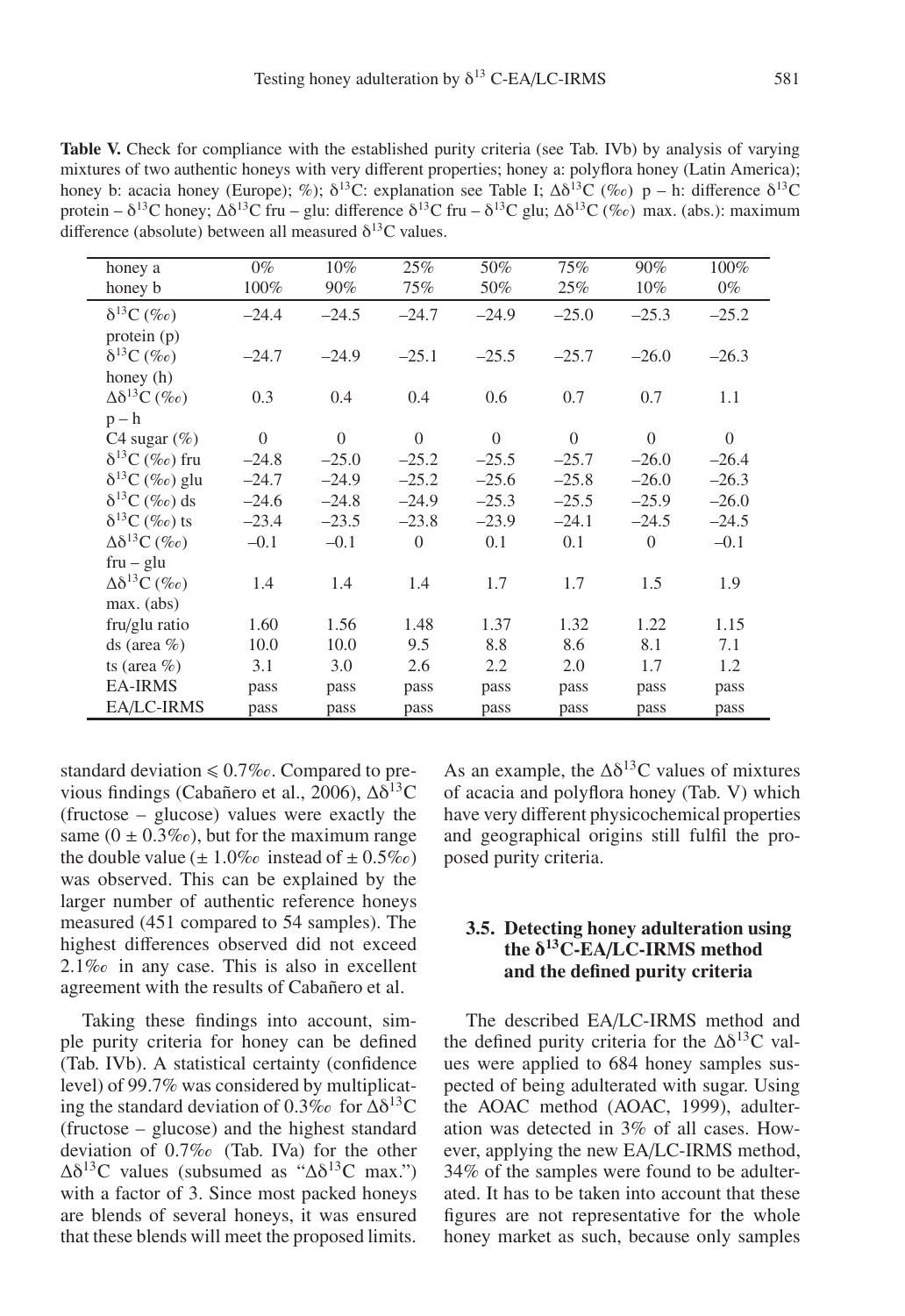

**Figure 2.** LC-IRMS chromatogramm of adulterated polyfloral honey (sample 2d, Table VII). δ13C values: fructose –27.4‰, glucose –27.0‰, disaccharides –26.4‰, trisaccharides –24.3‰, oligosaccharides -26.7‰. Adulteration: ca. 11% rice syrup.

with a concrete suspicion of adulteration were analyzed. So, in real life, the proportion of adulterated honeys on the market is significantly lower. However, the findings show that sugar adulteration of honey is still a problem the honey sector has to cope with. Also, it demonstrates the enormous potential of the new EA/LC-IRMS technique having an increased sensitivity and the ability to detect different kinds of sugar adulteration previously not revealed. In order to illustrate the practicability of the EA/LC-IRMS method, real life examples are given in the following.

Figure 1 shows a LC-IRMS chromatogram of an authentic polyflora honey. The differences between individual  $\Delta\delta^{13}$ C values of fructose, glucose, di- and trisaccharides are within 0.9% (see also Tab. VII, sample 2a). In contrast, a LC-IRMS chromatogram of an adulterated polyflora honey sample is shown in Figure 2. An oligosaccharide peak at ap-

prox. 1050 seconds appears which must not be present in authentic honeys (limit of detection: 0.7 area%). Therefore, the  $\delta^{13}$ C value of the oligosaccharide peak represents the approximate  $\delta^{13}$ C value of the added sugar which must come from a C3 plant source. Additionally, the  $\Delta\delta^{13}$ C max. value of 3.1‰ (see also Tab. VII, sample  $2(d)$ ) is outside the naturally occurring range. Further investigations revealed that this particular sample was adulterated with approx. 11% rice syrup, confirmed by artificially adulterating an authentic polyflora honey with the corresponding amount of rice syrup and obtaining the same chromatographic appearance and  $\delta^{13}$ C values. It has to be mentioned that the oligosaccharide peak cannot be observed using the common LC-RI method (IHC, 2006).

Table VII lists further results for different types of honeys (acacia, polyflora, lime, honeydew) which were both measured by the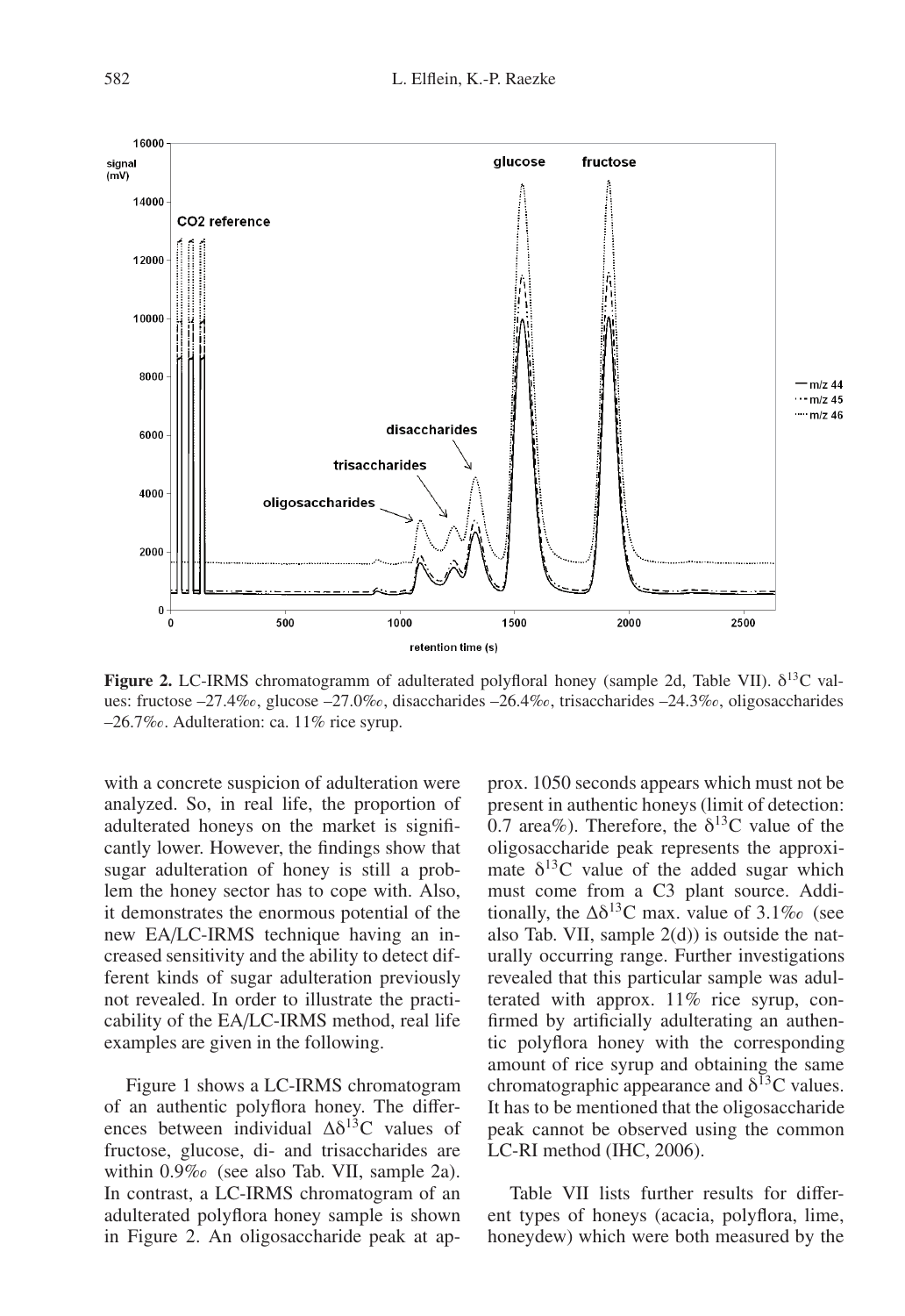| $\delta^{13}C$ (%e) value of: | ave.    | s. d.         | range              |
|-------------------------------|---------|---------------|--------------------|
| all honeys $(n = 451)$        | $-25.5$ | 0.7           | $-23.0$ to $-27.3$ |
| acacia honey ( $n = 65$ )     | $-24.9$ | 0.5           | $-23.9$ to $-25.8$ |
| rape honey ( $n = 51$ )       | $-26.1$ | 0.4           | $-25.4$ to $-26.7$ |
| orange honey $(n = 8)$        | $-24.9$ | 0.3           | $-24.4$ to $-25.2$ |
| polyflora honey ( $n = 125$ ) | $-26.0$ | 0.4           | $-24.7$ to $-27.2$ |
| Yucatan honey ( $n = 33$ )    | $-25.4$ | $0.6^{\circ}$ | $-24.0$ to $-26.6$ |
| lime honey ( $n = 5$ )        | $-25.5$ | 0.1           | $-25.3$ to $-25.7$ |
| forest honey $(n = 7)$        | $-25.7$ | $0.6^{\circ}$ | $-24.7$ to $-27.0$ |
| HFISS $1$ (C3/C4 sugar mix)   | $-19.8$ | 0.2           |                    |
| HFISS 2 (C3 sugar)            | $-26.4$ | 0.2           |                    |

rice syrup  $-26.1$  0.2  $-$ 

HFISS 3 (C4 sugar)  $-11.3$  0.2 bee feeding syrup  $-24.2$  0.2

**Table VI.** Comparison of  $\delta^{13}C$  (% $\epsilon$ ) values (explanation see Tab. I) of different types of authentic honey and some high fructose invert sugar syrups (HFISS) and other syrups available on the market; ave.: average value, s. d.: standard deviation, range: minimum to maximum value observed.

official AOAC method (EA-IRMS) and the newly developed EA/LC-IRMS method. All honeys passed the AOAC test. However, only the samples marked with an (a) can be considered as authentic. The other honeys, marked with (b), (c) or (d) had  $\Delta\delta^{13}$ C values outside the naturally occurring range of  $\pm 1\%$  for  $\Delta\delta^{13}$ C (fructose – glucose) and  $\pm 2.1\%$  for  $\Delta\delta^{13}C$  (%o) max., respectively.

## **3.6. Method sensitivity: Newly developed** δ**13C-EA**/**LC-IRMS vs. conventional** δ**13C-EA-IRMS**

It has been shown already that sugar additions to honey can be detected reliably at levels between 1% (C4 sugars) and 10% (C3 sugars) using LC-IRMS (Cabañero et al., 2006). This is confirmed by the results obtained with the newly developed EA/LC-IRMS method regarding the significantly lower detection limit for C4 sugar adulterations compared to EA-IRMS (e.g. samples  $1(c)$  and  $2(c)$  in Tab. VII) and the ability to detect adulterations with C3 sugar, e.g. rice syrup which mainly occurs in Chinese honeys (sample 2(d) in Tab. VII and Fig. 2).

Table VI also lists the  $\delta^{13}$ C values of three different kinds of high fructose invert sugar syrup (HFISS) and a bee feeding syrup from Europe. It is evident that the syrups (except HFISS 3) cannot be detected at all using only the difference  $\Delta \delta^{13}$ C (protein – honey). In this respect, the earlier discussed results for the diand trisaccharides of the samples 1(c), 2(c), 2(d), 3(b) and 4(b) in Table VII clearly demonstrate the importance of these minor sugars as marker molecules for the detection of sugar adulteration. This is illustrated by the following simple experiment: HFISS 1 (see Tab. VI), which is a mixture of C3 and C4 plant sugars and available on the market, was used to artificially adulterate authentic acacia honey with amounts of 5, 10, 20 and 50% of invert sugar syrup. The results are shown in Table VIII. The AOAC method can only detect adulteration with this type of syrup at levels  $> 27\%$ . Using the newly developed EA/LC-IRMS method, the limit of detection can be lowered to ca. 8%. Moreover, the usual calculation of the C4 sugar content according to the AOAC method causes a misleading result interpretation. For example, the adulteration with 20% HFISS 1 simulated a C4 sugar content of 5.5% which would have not been objected.

#### **4. CONCLUSION**

As a logical consequence of the findings presented, it is proposed that the detection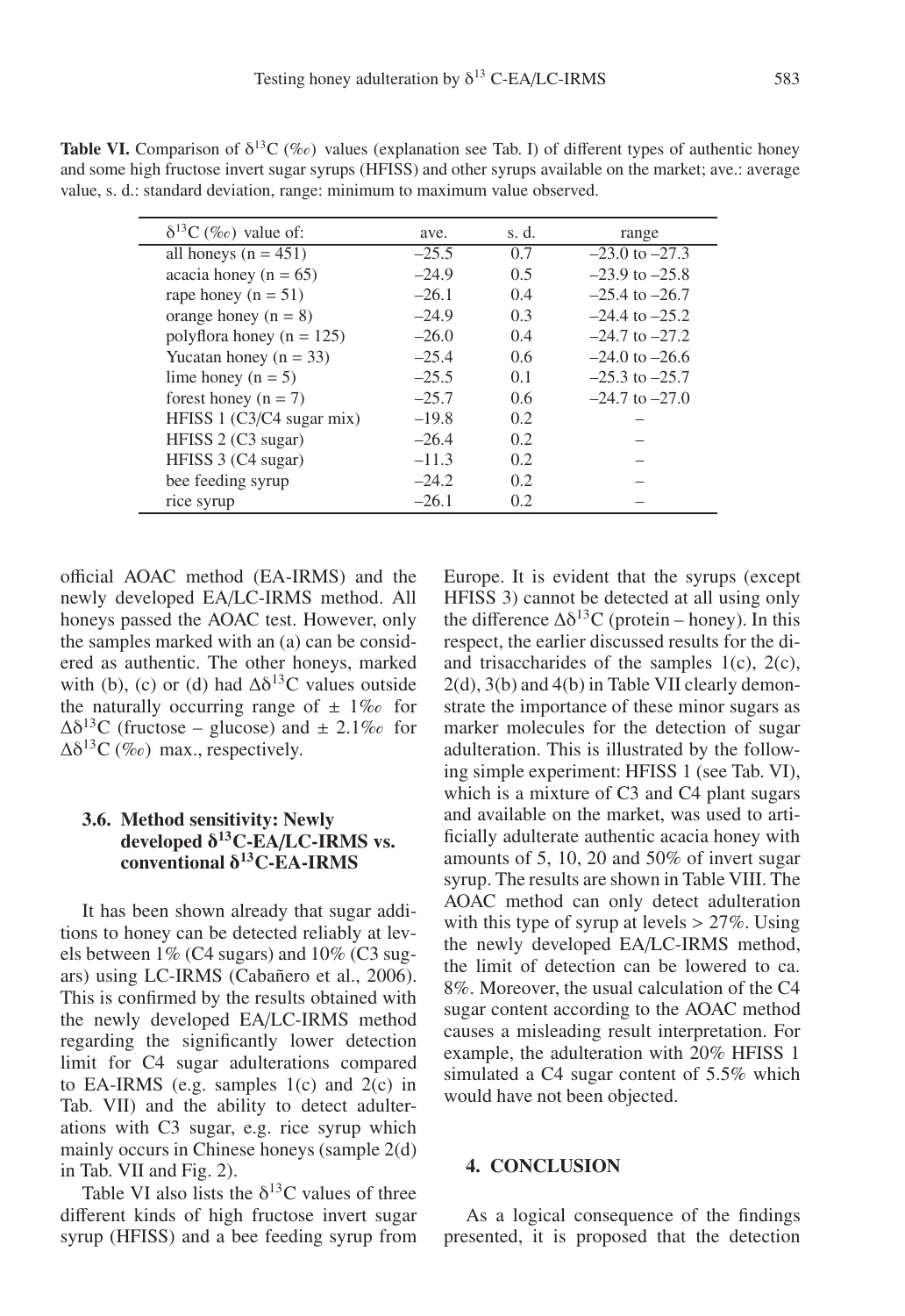**Table VII.** Real life honey samples: (1) acacia, (2) polyflora, (3) lime, (4) honeydew, (a) authentic, (b, c, d) adulterated; fru: fructose; glu: glucose, ds: disaccharides, ts: trisaccharides, os: oligosaccharides, n.a.: not analyzable, n.d.: not detected (< 0.7 area %);  $\delta^{13}C$ : explanation see Table I;  $\Delta \delta^{13}C$  (% $\epsilon$ ) p – h: difference  $\delta^{13}$ C protein –  $\delta^{13}$ C honey;  $\Delta \delta^{13}$ C fru – glu: difference  $\delta^{13}$ C fru –  $\delta^{13}$ C glu;  $\Delta \delta^{13}$ C (‰) max. (abs.): maximum difference (absolute) between all measured  $\delta^{13}$ C values. Conspicuous values bold.

| sample                      | 1(a)     | 1(b)          | 1(c)    | $\overline{2}$ (a) | 2(b)    | 2(c)                    | 2(d)                                                            | $\overline{3}(a)$ | 3(b)     | 4(a)           | 4(b)     |
|-----------------------------|----------|---------------|---------|--------------------|---------|-------------------------|-----------------------------------------------------------------|-------------------|----------|----------------|----------|
| $\delta^{13}C$ (%e)         | $-24.6$  | $-25.2$       | $-24.3$ | $-25.6$            |         | $-25.2$ $-24.6$ $-26.4$ |                                                                 | $-25.7$           | $-25.6$  | $-25.6$        | $-25.3$  |
| protein $(p)$               |          |               |         |                    |         |                         |                                                                 |                   |          |                |          |
| $\delta^{13}C$ (%e)         |          | $-24.7 -24.6$ | 23.9    |                    |         |                         | $-26.0$ $-25.0$ $-23.8$ $-27.0$ $-25.6$ $-25.7$ $-25.8$ $-25.6$ |                   |          |                |          |
| honey (h)                   |          |               |         |                    |         |                         |                                                                 |                   |          |                |          |
| $\Delta\delta^{13}C$ (%e)   | 0.1      | $-0.6$        | $-0.4$  | 0.4                | $-0.2$  | $-0.8$                  | 0.6                                                             | $-0.1$            | 0.1      | 0.2            | 0.3      |
| $p - h$                     |          |               |         |                    |         |                         |                                                                 |                   |          |                |          |
| C <sub>4</sub> sugar $(\%)$ | $\theta$ | 3.9           | 2.7     | $\theta$           | 1.3     | 5.4                     | $\theta$                                                        | 0.6               | $\theta$ | $\theta$       | $\theta$ |
| $\delta^{13}C$ (‰) fru      | $-24.7$  | $-23.8$       | $-25.0$ | $-26.0$            | $-24.4$ | $-24.7$                 | $-27.4$                                                         | $-25.5$           | $-26.0$  | $-25.7$        | $-26.1$  |
| $\delta^{13}C$ (%o) glu     | $-24.8$  | $-26.0$       | $-24.6$ | $-25.9$            | $-25.7$ | $-24.2$                 | $-27.0$                                                         | $-25.5$           | $-25.7$  | $-25.7$        | $-25.7$  |
| $\delta^{13}C$ (%o) ds      | $-24.8$  | $-25.7$       | $-22.6$ | $-26.8$            | $-24.8$ | $-17.3$                 | $-26.4$                                                         | $-25.8$           | $-23.9$  | $-26.5$        | $-23.8$  |
| $\delta^{13}C$ (%o) ts      | $-23.9$  | $-25.0$       | $-18.7$ | $-26.1$            | $-24.5$ | $-16.2$                 | $-24.3$                                                         | $-25.5$           | $-24.4$  | $-26.1$        | $-23.8$  |
| $\delta^{13}C$ (%e) os      | n.a.     | n.a.          | n.a.    | n.a.               | n.a.    | n.a.                    | $-26.7$                                                         | n.a.              | n.a.     | n.a.           | n.a.     |
| $\Delta\delta^{13}C$ (%e)   | 0.1      | 2.2           | $-0.4$  | $-0.1$             | 1.3     | $-0.5$                  | $-0.4$                                                          | $\overline{0}$    | $-0.3$   | $\overline{0}$ | $-0.4$   |
| $fru - glu$                 |          |               |         |                    |         |                         |                                                                 |                   |          |                |          |
| $\Delta\delta^{13}C$ (%e)   | 0.9      | 2.2           | 6.3     | 1.2                | 1.3     | 8.5                     | 3.1                                                             | 0.3               | 2.1      | 0.8            | 2.3      |
| max. (abs.)                 |          |               |         |                    |         |                         |                                                                 |                   |          |                |          |
| fru/glu ratio               | 1.56     | 1.60          | 1.53    | 1.17               | 1.27    | 1.28                    | 0.86                                                            | 1.39              | 1.27     | 1.24           | 1.37     |
| ds (area $%$ )              | 9.6      | 5.3           | 10.8    | 4.8                | 8.1     | 8.1                     | 8.5                                                             | 9.9               | 8.3      | 7.5            | 18.3     |
| ts (area $%$ )              | 2.8      | 1.4           | 4.5     | 1.2                | 3.8     | 0.9                     | 3.1                                                             | 4.1               | 1.4      | 4.7            | 2.4      |
| os (area $%$ )              | n.d.     | n.d.          | n.d.    | n.d.               | n.d.    | n.d.                    | 4.0                                                             | n.d.              | n.d.     | n.d.           | n.d.     |
| <b>EA-IRMS</b>              | pass     | pass          | pass    | pass               | pass    | pass                    | pass                                                            | pass              | pass     | pass           | pass     |
| EA/LC-IRMS                  | pass     | fail          | fail    | pass               | fail    | fail                    | fail                                                            | pass              | fail     | pass           | fail     |

of sugar adulteration of honey should rather be determined by calculating  $\Delta\delta^{13}$ C values than calculating the amount of adulteration, which is only applicable in the case of adulteration with syrups of which the  $\delta^{13}$ C values are known. In all other cases this procedure can cause misinterpretations. If mixtures of different sugar syrups are used for adulteration, a quantification of the amount of added sugar is almost impossible. Since the sugars added to honey are chemically identical to those of the honey, they cannot be distinguished. Therefore, a convenient way to circumvent this problem is to look at the  $\Delta\delta^{13}C$ values falling outside the naturally occurring range. As presented in this work, this principle is working very well. When applied routinely in laboratories dealing with the issue of sugar adulteration of honey, it is believed that the proposed EA/LC-IRMS method can be a suitable succession of the AOAC method, providing enhanced sensitivity and the ability to

detect more adulterations of honey with different types of sugar syrups produced from C4 and C3 plant sources than ever before.

#### **ACKNOWLEDGEMENTS**

The authors would like to thank Hartje Müller and Sarah Buschhorn, APPLICA GmbH, Germany, for their excellent work in the laboratory, Jens Paetzold and Hermann Frister of the University of Applied Sciences and Arts – Department of Biochemical Engineering, Hanover, Germany, for the valuable collaboration in method development and Michael Krummen and Andreas Hilkert of ThermoFisher Scientific, Bremen, Germany, for the technical assistance.

**Amélioration de la détection de la falsification du** miel en mesurant les différences entre les rap**ports C<sup>13</sup>**/**C<sup>12</sup> des isotopes stables de carbone des composés protéiniques et glucidiques en combinant la spectrométrie de masse des rapports**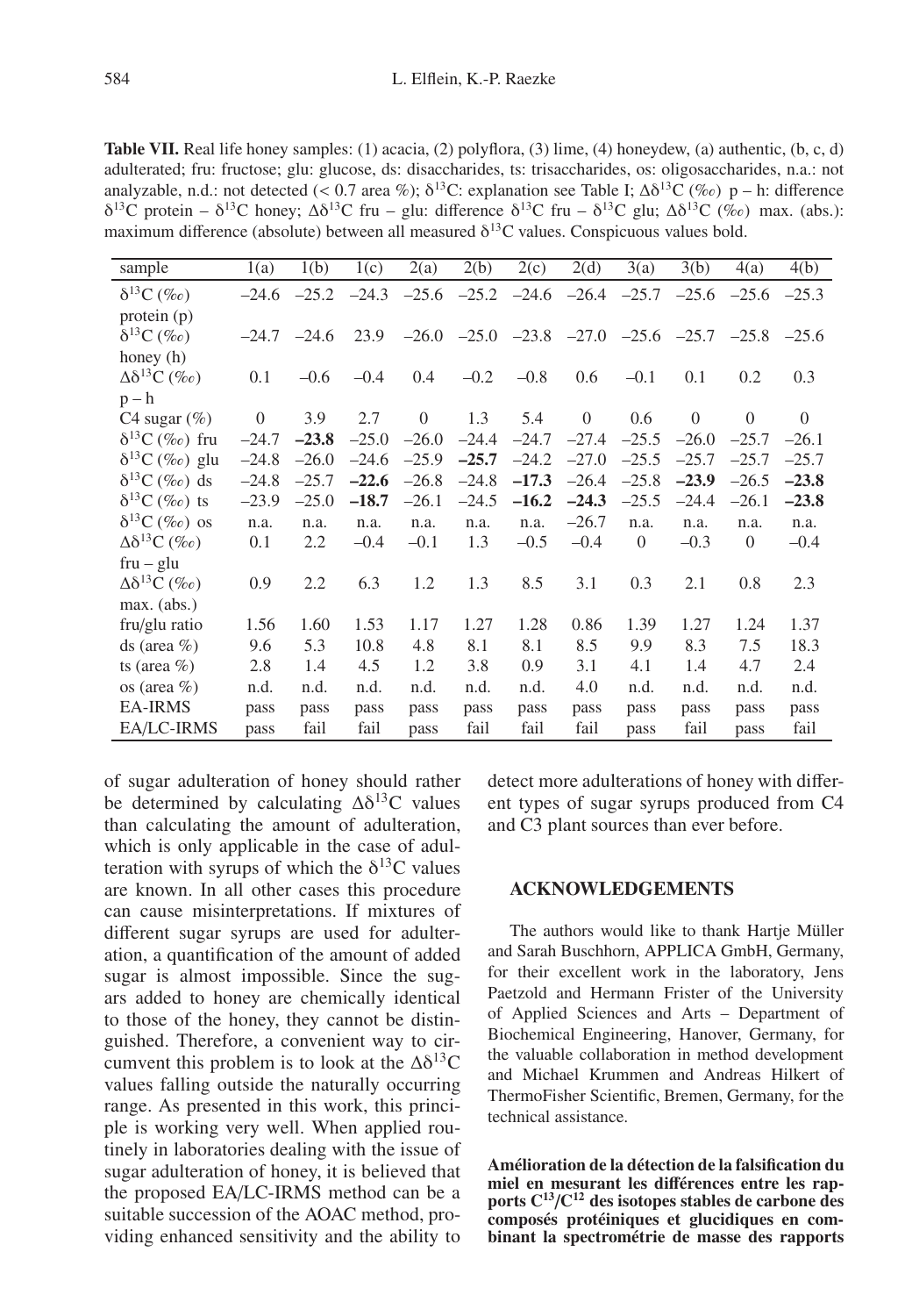| HFISS <sub>1</sub>          | $0\%$    | 5%       | 10%     | 20%     | 50%     | 100%    |
|-----------------------------|----------|----------|---------|---------|---------|---------|
| acacia honey                | 100%     | 95%      | $90\%$  | $80\%$  | 50%     | $0\%$   |
| $\delta^{13}C$ (%o)         | $-24.3$  | $-24.3$  | $-24.3$ | $-24.3$ | $-24.3$ | n.a.    |
| protein (p)                 |          |          |         |         |         |         |
| $\delta^{13}C$ (%o)         | $-24.4$  | $-24.3$  | 24.1    | $-23.5$ | $-22.3$ | $-19.8$ |
| honey (h)                   |          |          |         |         |         |         |
| $\Delta\delta^{13}C$ (%o)   | 0.1      | $\Omega$ | $-0.2$  | $-0.8$  | $-2.0$  | n.a.    |
| $p - h$                     |          |          |         |         |         |         |
| C <sub>4</sub> sugar $(\%)$ | $\Omega$ | $\Omega$ | 1.4     | 5.5     | 13.7    | n.a.    |
| $\delta^{13}C$ (%o) fru     | $-24.4$  | $-24.2$  | $-24.3$ | $-24.2$ | $-23.7$ | $-22.8$ |
| $\delta^{13}C$ (%o) glu     | $-24.5$  | $-24.6$  | $-24.0$ | $-23.0$ | $-20.8$ | $-10.9$ |
| $\delta^{13}C$ (%o) ds      | $-24.2$  | $-24.1$  | $-23.5$ | $-22.3$ | $-19.7$ | $-12.4$ |
| $\delta^{13}C$ (%o) ts      | $-23.6$  | $-23.1$  | $-22.1$ | $-20.6$ | $-19.1$ | $-11.4$ |
| $\delta^{13}C$ (%e) os      | n.a.     | n.a.     | n.a.    | $-12.3$ | 13,0    | $-12,1$ |
| $\Delta\delta^{13}C$ (%o)   | 0.1      | 0.4      | $-0.3$  | $-1.2$  | $-2.9$  | $-11.9$ |
| $fru - glu$                 |          |          |         |         |         |         |
| $\Delta\delta^{13}C$ (%o)   | 0.9      | 1.5      | 2.2     | 12.0    | 11.3    | 8.5     |
| max. (abs.)                 |          |          |         |         |         |         |
| fru/glu ratio               | 1.48     | 1.48     | 1.67    | 1.87    | 2.46    | 5.61    |
| ds (area $%$ )              | 8.2      | 9.2      | 9.8     | 9.7     | 8.9     | 4.1     |
| ts (area $%$ )              | 2.8      | 2.9      | 3.2     | 3.4     | 2.9     | 2.2     |
| os (area $%$ )              | n.d.     | n.d.     | n.d.    | 0.8     | 1.7     | 3.2     |
| <b>EA-IRMS</b>              | pass     | pass     | pass    | pass    | fail    | fail    |
| EA/LC-IRMS                  | pass     | pass     | fail    | fail    | fail    | fail    |

Table VIII. Addition of high fructose invert sugar syrup 1 (HFISS 1) to an authentic acacia honey. Limits of detection: EA-IRMS ca. 27%, EA/LC-IRMS ca. 8%.  $\delta^{13}$ C: explanation see Table I; Δ $\delta^{13}$ C (‰) p – h: difference  $\delta^{13}C$  protein –  $\delta^{13}C$  honey;  $\Delta \delta^{13}C$  fru – glu: difference  $\delta^{13}C$  fru –  $\delta^{13}C$  glu;  $\Delta \delta^{13}C$  (‰) max. (abs.): maximum difference (absolute) between all measured  $\delta^{13}C$  values.

**isotopiques couplée à un analyseur élémentaire et la spectrométrie de masse des rapports isotopiques couplée à la chromatographie en phase li** $q$ uide ( $\delta^{13}$ C-EA/LC-IRMS).

**miel** / **falsification** / **LC-IRMS** / **EA-IRMS** / **valeur** δ**13C** / **sucre en C3** / **sucre en C4**

**Zusammenfassung** – **Verbesserter Nachweis von Honigverfälschungen durch Messung der Di**ff**erenzen zwischen den Kohlensto**ff**-Stabilisotopenverhältnissen 13C**/ **12C des Proteins und der Zuckerkomponenten mit einer Kombination aus Elementaranalysator – Isotopenverhältnismassenspektrometrie Flüssigchromatographie – Isotopenverhältnismassenspektrometrie (**δ**13C***-***EA**/**LC-IRMS).** Der Authentizitätsnachweis von Honig, welcher aufgrund seiner natürlichen Herkunft und seiner ursprünglichen Reinheit als hochwertiges Produkt angesehen wird, ist nach wie vor eine der anspruchsvollsten Aufgaben im Bereich der Honiganalytik. Trotz der Vielzahl an analytischen Methoden zur Bestimmung von Honigverfälschungen gibt es weiterhin Bedarf an zusätzlichen und genaueren Messtechniken. Aufgrund langjähriger Erfahrung lässt sich feststellen, dass die klassische Verfälschung mit Invertzuckersirupen hergestellt aus C4-Pflanzen auf ein konstant niedriges Niveau gesunken ist, aber die Verfälschung mit anderen Zuckersirupen, z.B. hergestellt aus C3-Pflanzen wie Zuckerrübe oder Reis (Tab. I), welche mit den existierenden Methoden nicht nachgewiesen werden können, in den letzten Jahren zugenommen hat. In dieser Arbeit wurde eine weiterentwickelte EA/LC-IRMS Methode, basierend auf der kürzlich vorgestellten LC-IRMS Technik, verwendet, um die  $\delta^{13}$ C-Werte des Honigs, des isolierten Proteins, der Fructose, der Glucose, der Di- und Trisaccharide von 451 authentischen Honigmustern zu messen. Die ermittelte Präzision der Methode war bemerkenswert gut (Tab. II). Die absoluten  $\delta^{13}$ C-Werte der authentischen Honige lagen im Bereich von  $-22.5$  ‰ bis  $-28.2$  ‰ (Tab. III und VI). Die mittleren  $\delta^{13}$ C-Werte von Protein, Honig, Fructose, Glucose, Di- und Trisacchariden waren sehr ähnlich und die jeweiligen Standardabweichungen lagen unter 1 ‰ (Tab. III). Deshalb wurde die EA/LC-IRMS Methode als geeignet erachtet, um Honigverfälschungen anhand der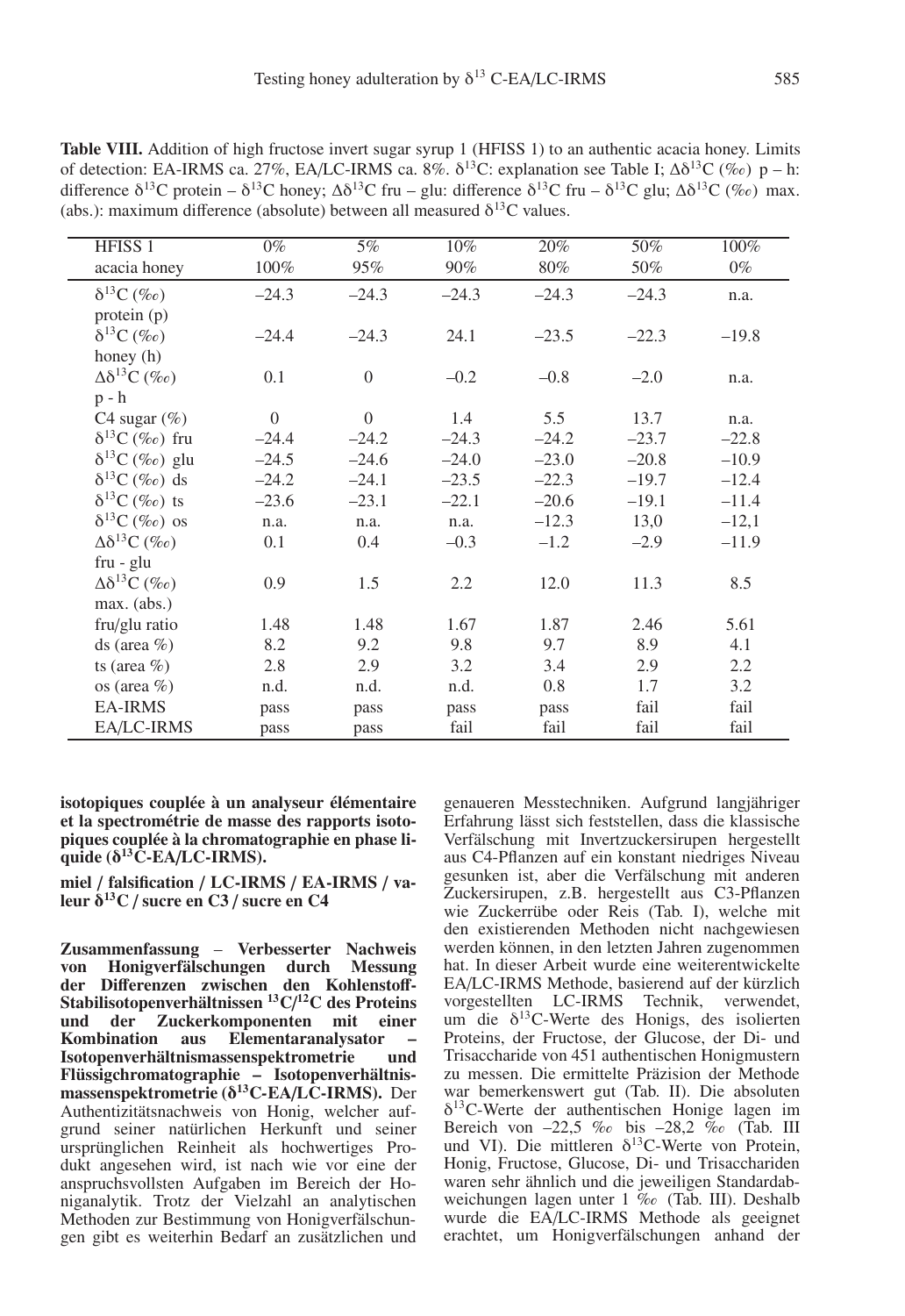Differenzen ( $Δδ<sup>13</sup>C$ ) zwischen den einzelnen δ<sup>13</sup>C-Werten nachzuweisen. Die mittleren Δδ13C-Werte lagen unter  $\pm$  1 % $\circ$ , mit Standardabweichungen  $\leq 0.7$  ‰ (Tab. IVa). Die höchsten beobachteten Differenzen überschritten in keinem Fall  $2,1\%$ o. Basierend auf diesen Befunden konnten Maximalwerte für die  $\Delta\delta^{13}$ C-Werte als Kriterium für die Unverfälschtheit von Honig definiert werden (Tab. IVb), wobei eine statistische Sicherheit von 99,7 % berücksichtigt wurde. Da es sich bei den meisten im Handel befindlichen Honigen um Mischungen verschiedener Honige handelt, wurde sichergestellt, dass die aufgestellten Grenzwerte auch auf solche Mischhonige anwendbar sind (Tab. V). Mit der beschriebenen EA/LC-IRMS Methode und den damit aufgestellten Kriterien für die Unverfälschtheit von Honig wurden 684 Honigmuster, bei denen ein Verdacht auf Verfälschung bestand, untersucht. 34 % dieser Proben wurden mit dieser Methode als verfälscht klassifiziert, wogegen mit der herkömmlichen AOAC Methode lediglich 3 % der Proben als verfälscht erkannt wurden. Die Ergebnisse von Realproben sind in Tabelle VII und Abbildungen 1–2 detailliert aufgeführt. Darüber hinaus wird anschaulich dargestellt, dass das neue Prinzip der Beurteilung anhand von Δδ13C-Werten im Vergleich zur Berechnung der Menge an zugesetztem Zuckersirup, wie in der AOAC Methode beschrieben, vorteilhafter ist, da es zu Fehlinterpretationen bei Zuckersirupen oder Mischungen von Zuckersirupen mit unbekannten Δδ13C-Werten kommen kann (Tab. VIII). Die neu entwickelte EA/LC-IRMS Methode erwies sich als ein wertvolles Hilfsmittel zur Analyse von Honigverfälschungen mit Invertzuckersirupen gemäß dem aktuellen Stand der Analysentechnik, verbunden mit einer höheren Empfindlichkeit, der Möglichkeit Verfälschungen mit verschiedenen C3- und C4-Zuckersirupen nachzuweisen, ihrer Eignung als Routinemethode in der Hochdurchsatzanalyse kommerzieller Honigproben und dem Potential, sich als zukünftige Standardmethode zum Nachweis von Zuckerverfälschung von Honig zu etablieren.

#### **Honig** / **Verfälschung** / **LC-IRMS** / **EA-IRMS** / δ**13C-Werte** / **C3-Zucker** / **C4-Zucker**

#### **REFERENCES**

- AOAC official methods of analysis (1999) method 998.12: C-4 plant sugars in honey, internal standard stable carbon isotope ratio method, AOAC Int. Gaithersburg MD (USA), Chap. 44, 27–30.
- Bogdanov S., Martin P. (2002) Honey authenticity: a review, Mitt. Lebensm. Hyg. 93, 232–254.
- Bogdanov S., Bieri K., Gremaud G., Iff D., Känzig A., Seiler K., Stöckli H., Zürcher K. (2003) Chapter

23A: Honey, in: Swiss Food Manual, EDMZ, Bern, Switzerland, 2004, pp. 1–31.

- Cabañero A.I., Recio J.L., Ruperez M. (2006) Liquid chromatography coupled to isotope ratio mass spectrometry: a new perspective on honey adulteration detection, J. Agric. Food Chem. 54, 9719– 9727.
- Cotte J.F., Casabianca H., Chardon S., Lheritier J., Grenier-Loustalot M.F. (2003) Application of carbohydrate analysis to verify honey authenticity, J. Chromatogr. A 1021, 145–155.
- Cotte J.F., Casabianca H., Giroud B., Albert M., Lheritier J., Grenier-Loustalot M.F. (2004) Characterization of honey amino acid profiles using high-pressure liquid chromatography to control authenticity, Anal. Bioanal. Chem. 378, 1342–1350.
- Cotte J.F., Casabianca H., Lhéritier J., Perrucchietti C., Sanglar C., Waton H., Grenier-Loustalot M.F. (2007) Study and validity of  $^{13}$ C stable carbon isotopic ratio analysis by mass spectrometry and 2H site-specific natural isotopic fractionation by nuclear magnetic resonance isotopic measurements to characterize and control the authenticity of honey, Anal. Chim. Acta 582, 125–136.
- Doner L.W. (1977) The sugars of honey a review, J. Sci. Food Agric. 28, 443–456.
- European Union (EU, 2005) Regulation (EC) No. 396/2005 of the European Parliament and of the Council of 23 February 2005 on maximum residue levels of pesticides in or on food and feed of plant and animal origin and amending Council Directive 91/414/EEC, L70/1 16.3.2005.
- International Honey Commission (IHC, 2006) Harmonized methods of the International Honey Commission, dated March 8th 2006 [online] http://www.alp.admin.ch/themen/00502/00555/ 00564/index.html (accessed on 21 July 2008).
- Kerkvliet J.D., Meijer H.A.J. (2000) Adulteration of honey: relation between microscopic analysis and  $\delta^{13}$ C measurements, Apidologie 31, 717–726.
- Krummen M., Hilkert A.W., Juchelka D., Duhr A., Schlüter H.-J., Pesch R. (2004) A new concept for isotope ratio monitoring liquid chromatography/mass spectrometry, Rapid Commun. Mass Spectrom. 18, 2260–2266.
- Lees M. (2003) Food authenticity and traceability, CRC Press, Boca Raton FL, USA.
- Lipp J. (1994) Der Honig, Ulmer, Stuttgart, pp. 87– 111.
- Meier-Augenstein W. (1999) Applied gas chromatography coupled to isotope ratio mass spectrometry, J. Chromatogr. A 842, 351–371.
- Padovan G.J., De Jong D., Rodrigues L.P., Marchini J.S. (2003) Detection of adulteration of commercial honey samples by the  $^{13}C/^{12}C$  ratio, Food Chem. 82, 633–636.